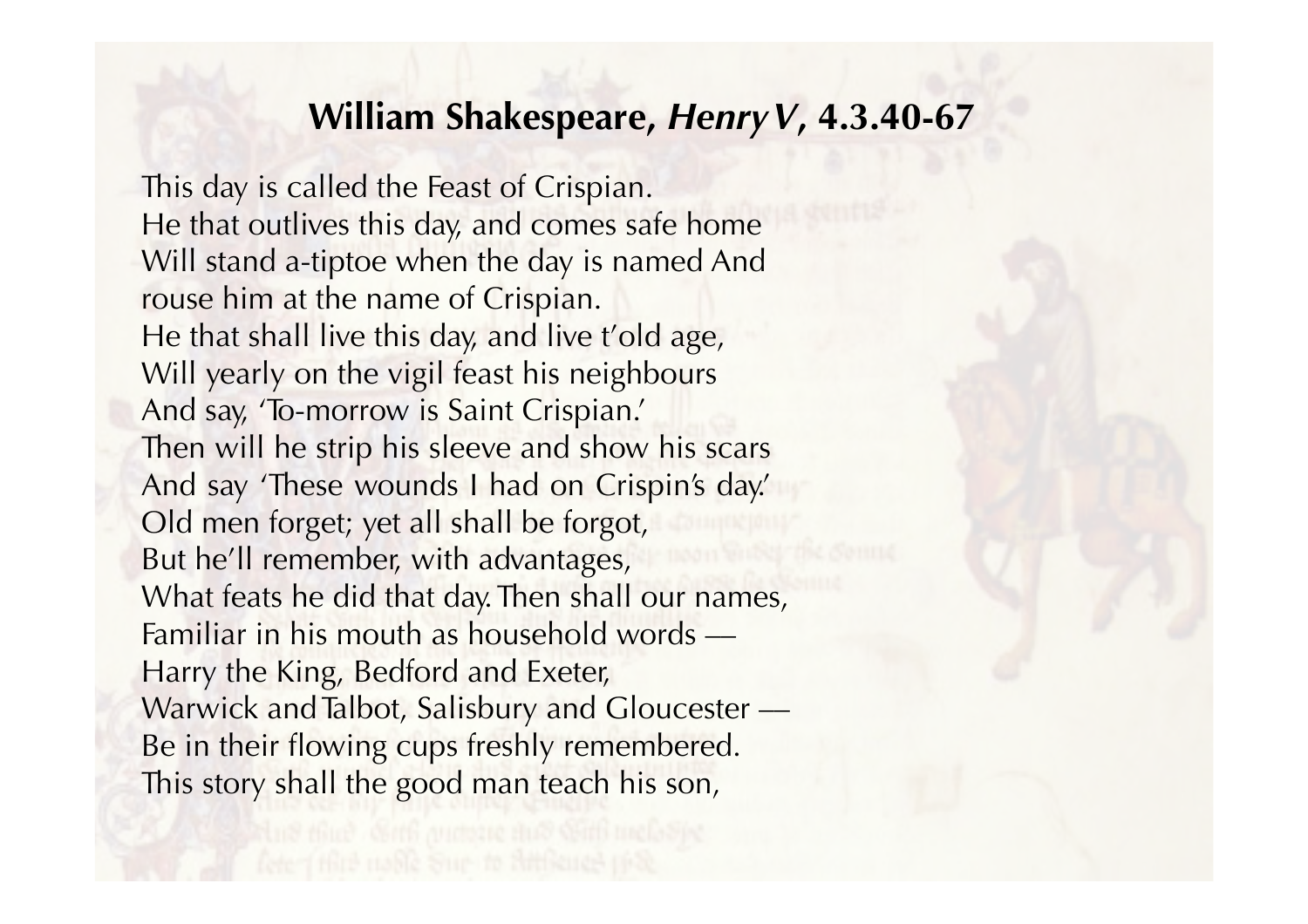And Crispin Crispian shall ne'er go by From this day to the ending of the world But we in it shall be remembered, We few, we happy few, we band of brothers. For he today that sheds his blood with me Shall be my brother; be he ne'er so vile, This day shall gentle his condition: And gentlemen in England now abed Shall think themselves accursed they were not here, And hold their manhoods cheap whiles any speaks That fought with us upon Saint Crispin's day.

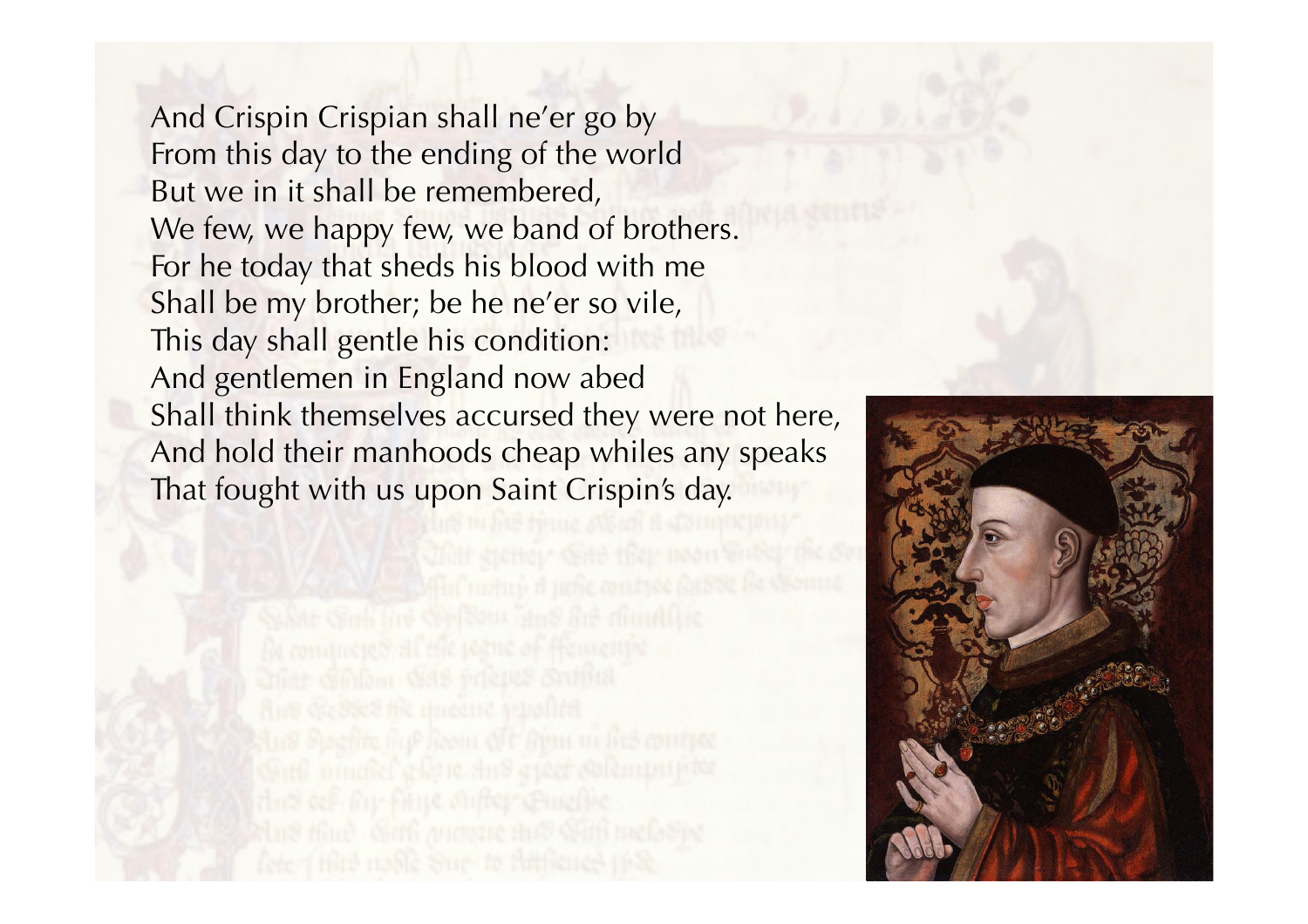

**MIDDLE ENGLISH DIALECTS**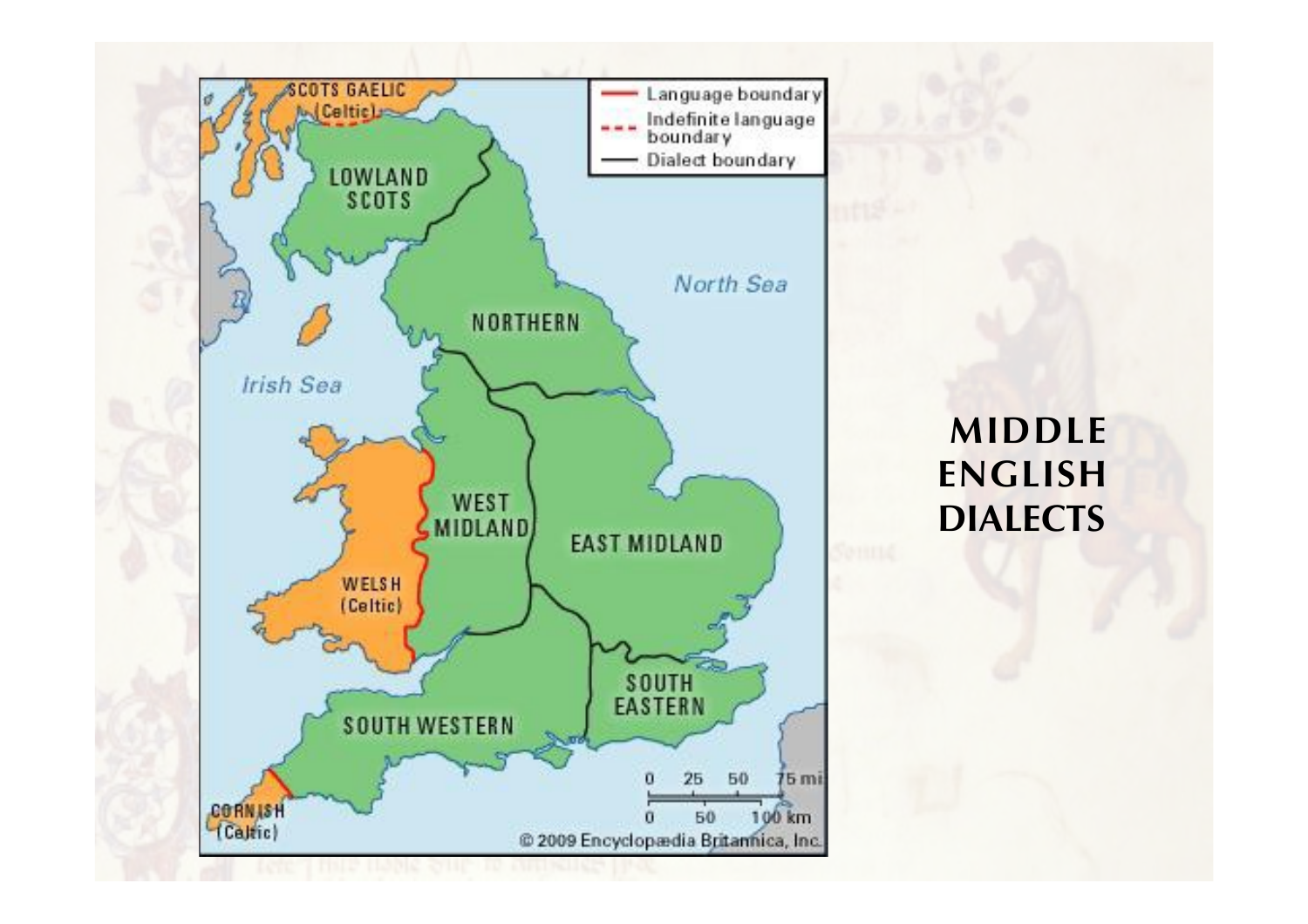## **SOME KEY EVENTS IN THE MIDDLE ENGLISH PERIOD**

The following events during the Middle English period significantly influenced the development of the English language.

**1066** The Normans conquered England, replacing the native English nobility with Anglo-Normans and introducing Norman French as the language of government in England.

**1204** King John lost Normandy to the French, beginning the loosening of ties between England and the Continent.

**1258** King Henry III issued the first English-language royal proclamation since the Conquest, having been forced by his barons to accept the Provisions of Oxford, establishing a Privy Council to oversee the administration of the government, so beginning the growth of the English constitution and parliament. See Auchine Aufgruchten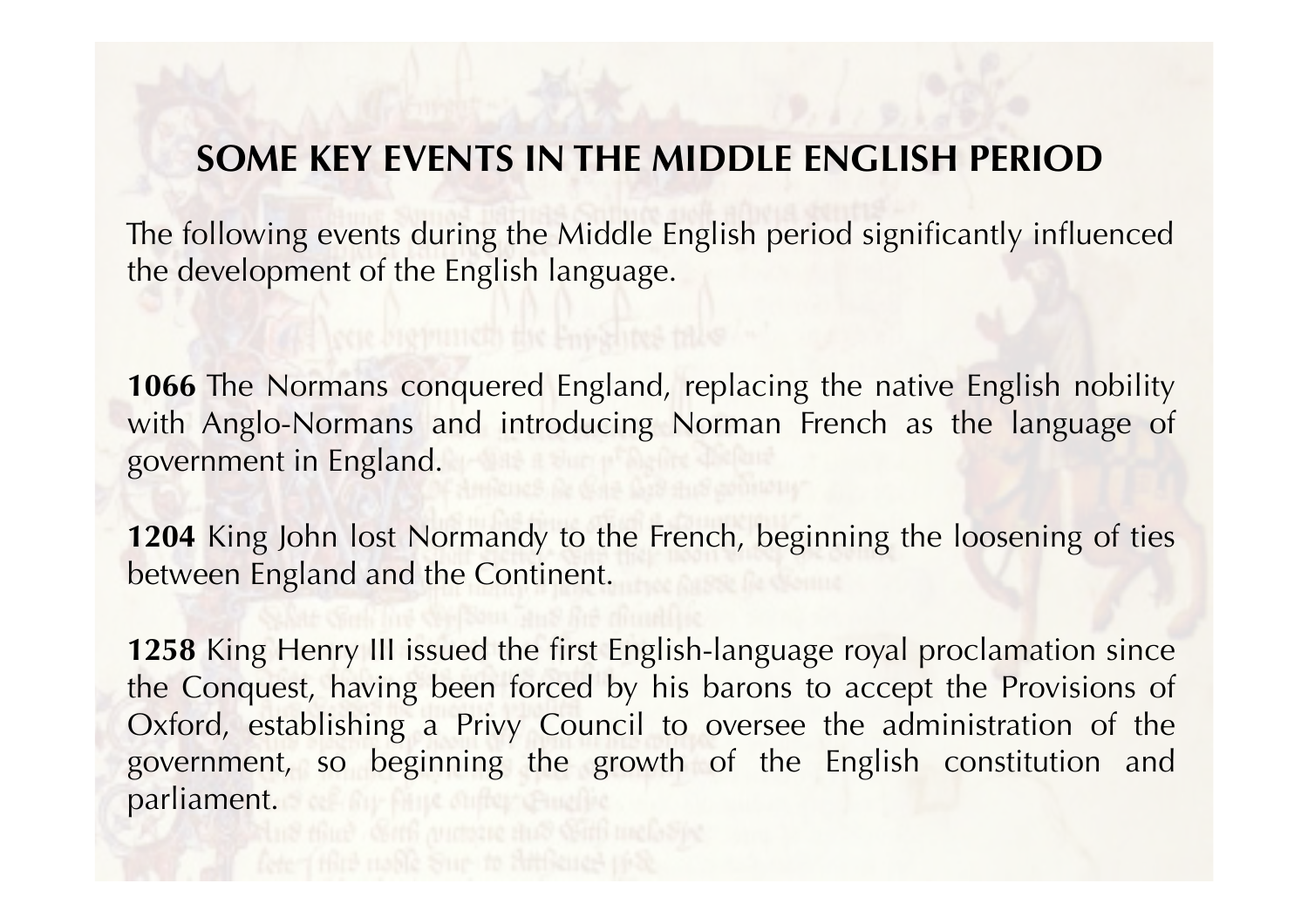**1337** The Hundred Years' War began and lasted until 1453, promoting English nationalism.

**1348-50** The Black Death killed an estimated one-third of England' s population and continued to plague the country for much of the rest of the century.

**1362** The Statute of Pleadings was enacted, requiring all court proceedings to be conducted in English.

**1381** The Peasants' Revolt led by Wat Tyler was the first rebellion of working-class people against their exploitation. Although it failed in most of its immediate aims, it marks the beginning of popular protest.

**1384** John Wycliffe died, having promoted the first complete translation of scripture into the English language (the Wycliffite Bible).

1400 Geoffrey Chaucer died, having produced a highly influential body of English poetry.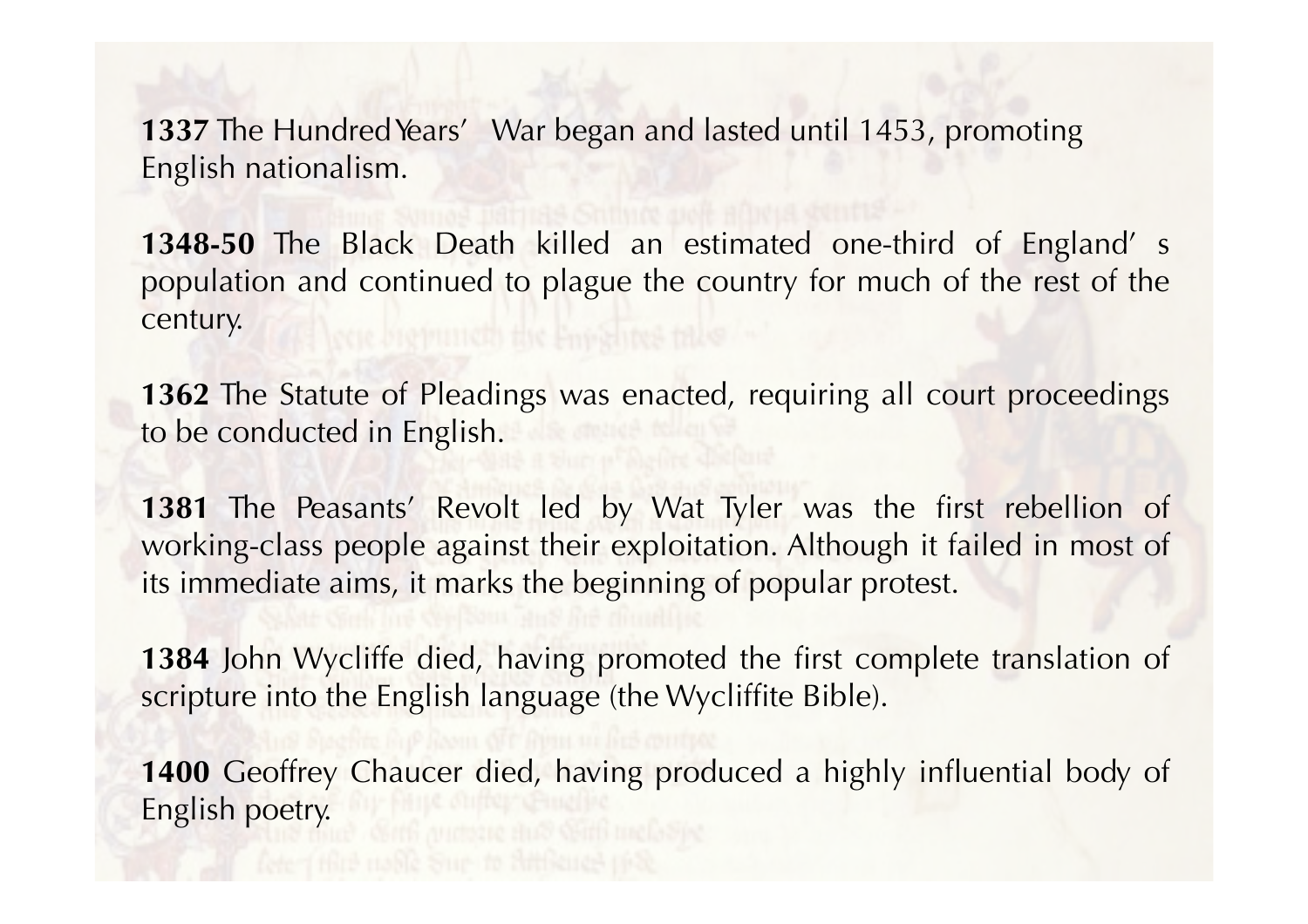**1430** The Chancery office (where legal records were deposited) began recordkeeping in a form of East Midland English, which became the written standard of English.

**1476** William Caxton brought printing to England, thus promoting literacy throughout the population.

**1485** Henry Tudor became king of England, ending thirty years of civil strife, called the War of the Roses, and introducing 118 years of the Tudor dynasty.

**1497** John Cabot sailed to Nova Scotia, foreshadowing English territorial expansion overseas.